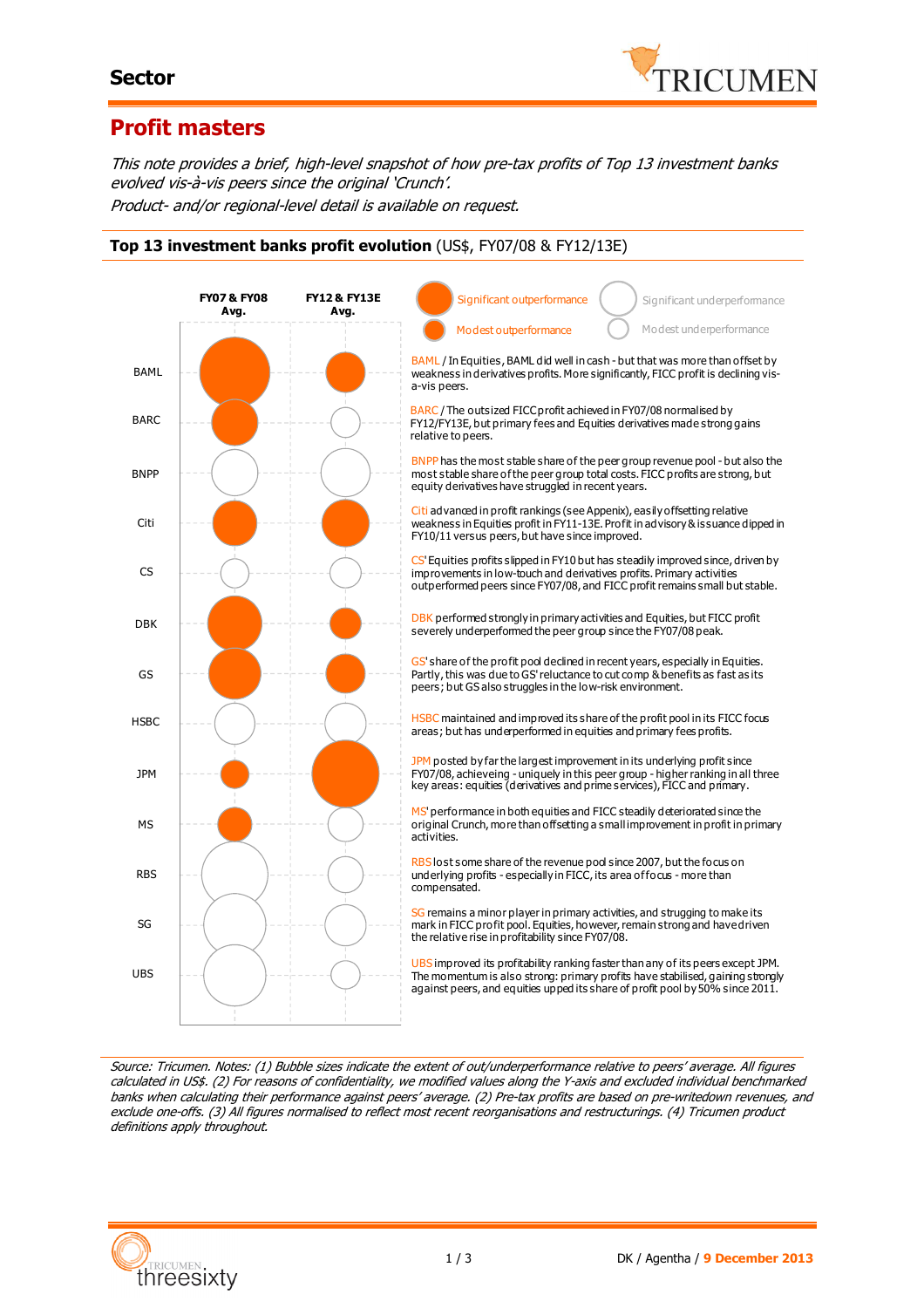# **Appendix: Operating Pre-Tax Profit (Global)**

|                                        | <b>Capital Markets: TOTAL</b> |                               |                                | <b>Primary</b>            |                     |                      |                                |  |
|----------------------------------------|-------------------------------|-------------------------------|--------------------------------|---------------------------|---------------------|----------------------|--------------------------------|--|
|                                        | Rank                          |                               | FY12 & FY13E Avg. /            |                           | Rank                |                      | FY12 & FY13E Avg. /            |  |
|                                        | FY07&                         | FY12&<br>FY08 Avg. FY13E Avg. | FY07 & FY08 Avg.<br>(Movement) |                           | FY07 &<br>FY08 Avg. | FY12 &<br>FY13E Avg. | FY07 & FY08 Avg.<br>(Movement) |  |
| <b>JPM</b>                             | #7                            | #1                            |                                | <b>JPM</b>                | #2                  | #1                   | 2.                             |  |
| <b>Citi</b>                            | $\#5$                         | #2                            | み                              | <b>BAML</b>               | #1                  | #2                   | ⇗                              |  |
| <b>GS</b>                              | #3                            | #3                            |                                | $\mathsf{CS}\phantom{.0}$ | #5                  | #3                   |                                |  |
| <b>BAML</b>                            | #1                            | #4                            | J                              | <b>DBK</b>                | #8                  | #4                   |                                |  |
| <b>DBK</b>                             | #2                            | #5                            | J                              | <b>MS</b>                 | #6                  | #5                   | ⇗                              |  |
| <b>UBS</b>                             | #11                           | #6                            | 仆                              | <b>GS</b>                 | #7                  | #6                   | 对                              |  |
| <b>BARC</b>                            | #4                            | #7                            | л                              | <b>Citi</b>               | #4                  | #7                   |                                |  |
| $\mathsf{CS}\phantom{0}$               | #8                            | #8                            |                                | <b>BARC</b>               | #12                 | #8                   |                                |  |
| <b>MS</b>                              | #6                            | #9                            | J                              | <b>UBS</b>                | #13                 | #9                   |                                |  |
| <b>RBS</b>                             | #13                           | #10                           | ↗                              | <b>RBS</b>                | #3                  | #10                  | ⇩                              |  |
| <b>HSBC</b>                            | #9                            | #11                           | л                              | SG                        | #10                 | #11                  | ⋝                              |  |
| SG                                     | #12                           | #12                           | ∾                              | <b>BNPP</b>               | #11                 | #12                  | 对                              |  |
| <b>BNPP</b>                            | #10                           | #13                           | ⊕                              | <b>HSBC</b>               | #9                  | #13                  |                                |  |
| <b>FICC</b>                            |                               |                               |                                |                           | <b>Equities</b>     |                      |                                |  |
|                                        |                               |                               |                                |                           |                     |                      |                                |  |
|                                        |                               | Rank                          | FY12 & FY13E Avg. /            |                           |                     | Rank                 | FY12 & FY13E Avg. /            |  |
|                                        | FY07&                         | FY12&<br>FY08 Avg. FY13E Avg. | FY07 & FY08 Avg.<br>(Movement) |                           | FY07 &<br>FY08 Avg. | FY12&<br>FY13E Avg.  | FY07 & FY08 Avg.<br>(Movement) |  |
| Citi                                   | #4                            | #1                            | 1 r                            | <b>GS</b>                 | #1                  | #1                   |                                |  |
| <b>JPM</b>                             | #5                            | #2                            | 1 P                            | <b>JPM</b>                | #12                 | #2                   |                                |  |
| <b>BAML</b>                            | #3                            | #3                            | ⋝                              | <b>UBS</b>                | #3                  | #3                   |                                |  |
| <b>DBK</b>                             | #2                            | #4                            |                                | <b>DBK</b>                | #4                  | #4                   |                                |  |
| <b>GS</b>                              | #6                            | #5                            | ≻                              | <b>BARC</b>               | #5                  | #5                   |                                |  |
| <b>HSBC</b>                            | #9                            | #6                            |                                | SG                        | #10                 | #6                   | 对                              |  |
| <b>RBS</b>                             | #13                           | #7                            | íΓ                             | <b>MS</b>                 | #2                  | #7                   | Π,                             |  |
| <b>BARC</b>                            | #1                            | #8                            | ⇩                              | <b>BAML</b>               | #8                  | #8                   | ⇘                              |  |
| <b>UBS</b>                             | #10                           | #9                            | ⋝                              | $\mathsf{CS}\phantom{.0}$ | #6                  | #9                   | U                              |  |
| $\operatorname{\mathsf{SG}}$           | $\#12$                        | #10                           | 运                              | <b>RBS</b>                | #11                 | $\#10$               |                                |  |
| <b>BNPP</b>                            | #7                            | #11                           | J                              | <b>BNPP</b>               | #9                  | #11                  |                                |  |
| $\mathsf{CS}\phantom{.0}$<br><b>MS</b> | #11<br>#8                     | #12<br>#13                    | J                              | <b>HSBC</b>               | #13                 | #12                  | U                              |  |

Source: Tricumen. Notes: (1) Green arrows indicate top-quartile move up in rankings relative to the entire peer group, in US\$; conversely, red arrows indicate extreme underperformance relative to peers. Yellow arrows indicate mid-quartile up/down ranking dynamics. Each product category is calculated separately. (2) Pre-tax profits are based on pre-writedown revenues, and exclude one-offs. (3) All figures normalised to reflect most recent reorganisations and restructurings. (4) Tricumen product definitions apply throughout.